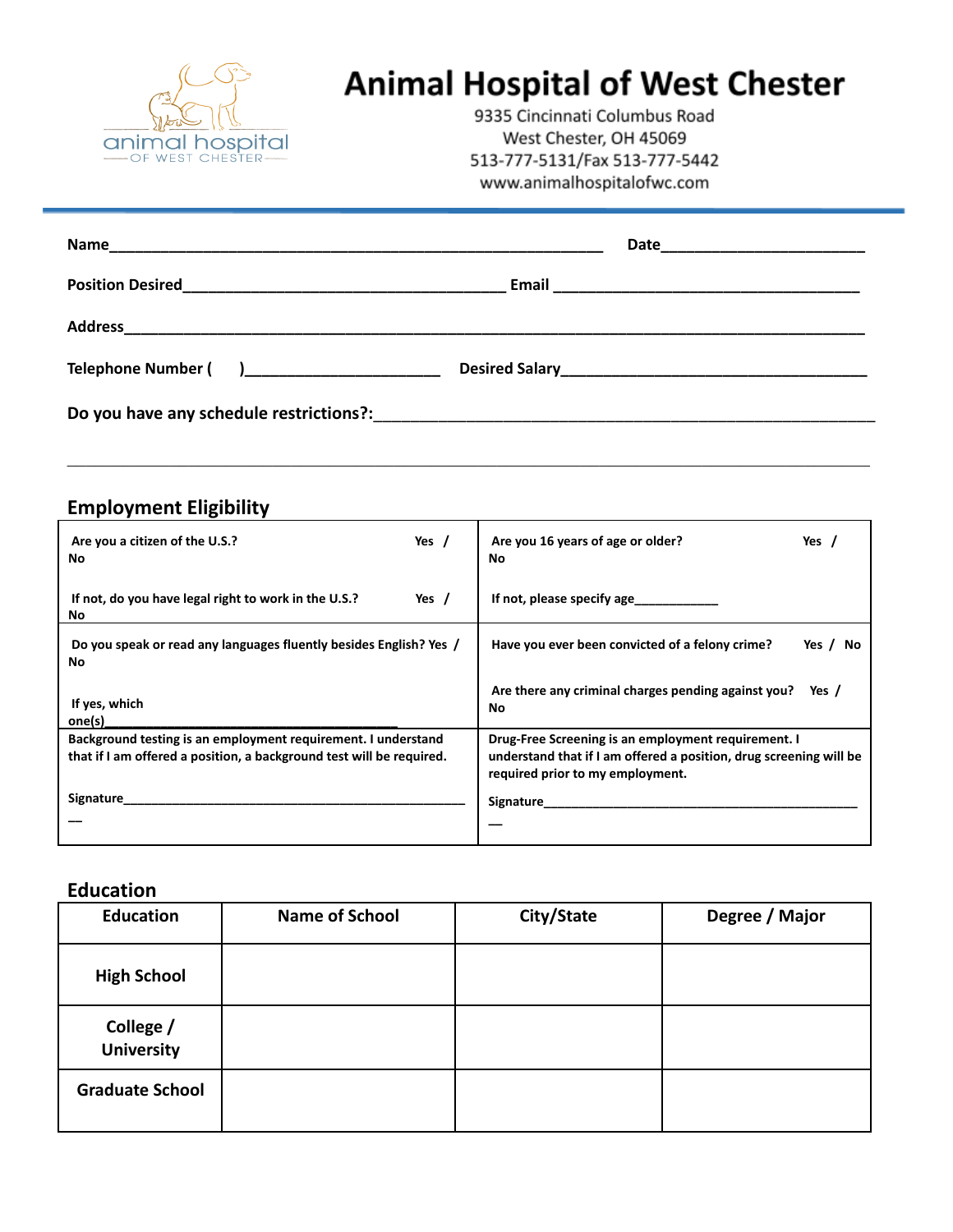| <b>Trade</b><br><b>School</b> |  |  |
|-------------------------------|--|--|
|                               |  |  |

### **Employment History**

| <b>Employment Dates</b>                                                                                                                                                                                               | <b>Employers Name &amp; Address</b> | <b>Position / Job Duties</b> | <b>Reason for Leaving:</b> |
|-----------------------------------------------------------------------------------------------------------------------------------------------------------------------------------------------------------------------|-------------------------------------|------------------------------|----------------------------|
|                                                                                                                                                                                                                       |                                     |                              |                            |
|                                                                                                                                                                                                                       |                                     |                              | Wage/salary:               |
|                                                                                                                                                                                                                       |                                     |                              |                            |
|                                                                                                                                                                                                                       |                                     |                              |                            |
|                                                                                                                                                                                                                       |                                     |                              |                            |
|                                                                                                                                                                                                                       |                                     |                              |                            |
|                                                                                                                                                                                                                       |                                     |                              |                            |
|                                                                                                                                                                                                                       |                                     |                              |                            |
| Is any information relative to change in name, use of an assumed name, maiden name, or nickname necessary to check your work<br>record or background information?<br>If yes, please provide other names.<br>Yes<br>No |                                     |                              |                            |
|                                                                                                                                                                                                                       |                                     |                              |                            |
| Do you authorize us to contact your previous and present employer for reference prior to employment with this business? Yes /<br>No                                                                                   |                                     |                              |                            |
|                                                                                                                                                                                                                       |                                     |                              |                            |
| Authorized signature:                                                                                                                                                                                                 |                                     | Date:                        |                            |
| What else would you like us to know about you?                                                                                                                                                                        |                                     |                              |                            |
|                                                                                                                                                                                                                       |                                     |                              |                            |
|                                                                                                                                                                                                                       |                                     |                              |                            |
|                                                                                                                                                                                                                       |                                     |                              |                            |
|                                                                                                                                                                                                                       |                                     |                              |                            |

## **Applicant's Affidavit:**

I certify that the information contained in this application is correct to the best of my knowledge. I authorize investigation of all matters contained in this application and agree that any misleading or false statements would be cause for rejection of this application or would be sufficient cause for dismissal after employment begins. I understand that employment is contingent upon the receipt of negative drug screening results, background check, and satisfactory work references by HOSPITAL NAME. I further understand that my continued employment will be based on my satisfactory performance and the satisfactory completion of the Benefits Waiting period of employment.

 $\mathcal{L}_\mathcal{L} = \{ \mathcal{L}_\mathcal{L} = \{ \mathcal{L}_\mathcal{L} = \{ \mathcal{L}_\mathcal{L} = \{ \mathcal{L}_\mathcal{L} = \{ \mathcal{L}_\mathcal{L} = \{ \mathcal{L}_\mathcal{L} = \{ \mathcal{L}_\mathcal{L} = \{ \mathcal{L}_\mathcal{L} = \{ \mathcal{L}_\mathcal{L} = \{ \mathcal{L}_\mathcal{L} = \{ \mathcal{L}_\mathcal{L} = \{ \mathcal{L}_\mathcal{L} = \{ \mathcal{L}_\mathcal{L} = \{ \mathcal{L}_\mathcal{$